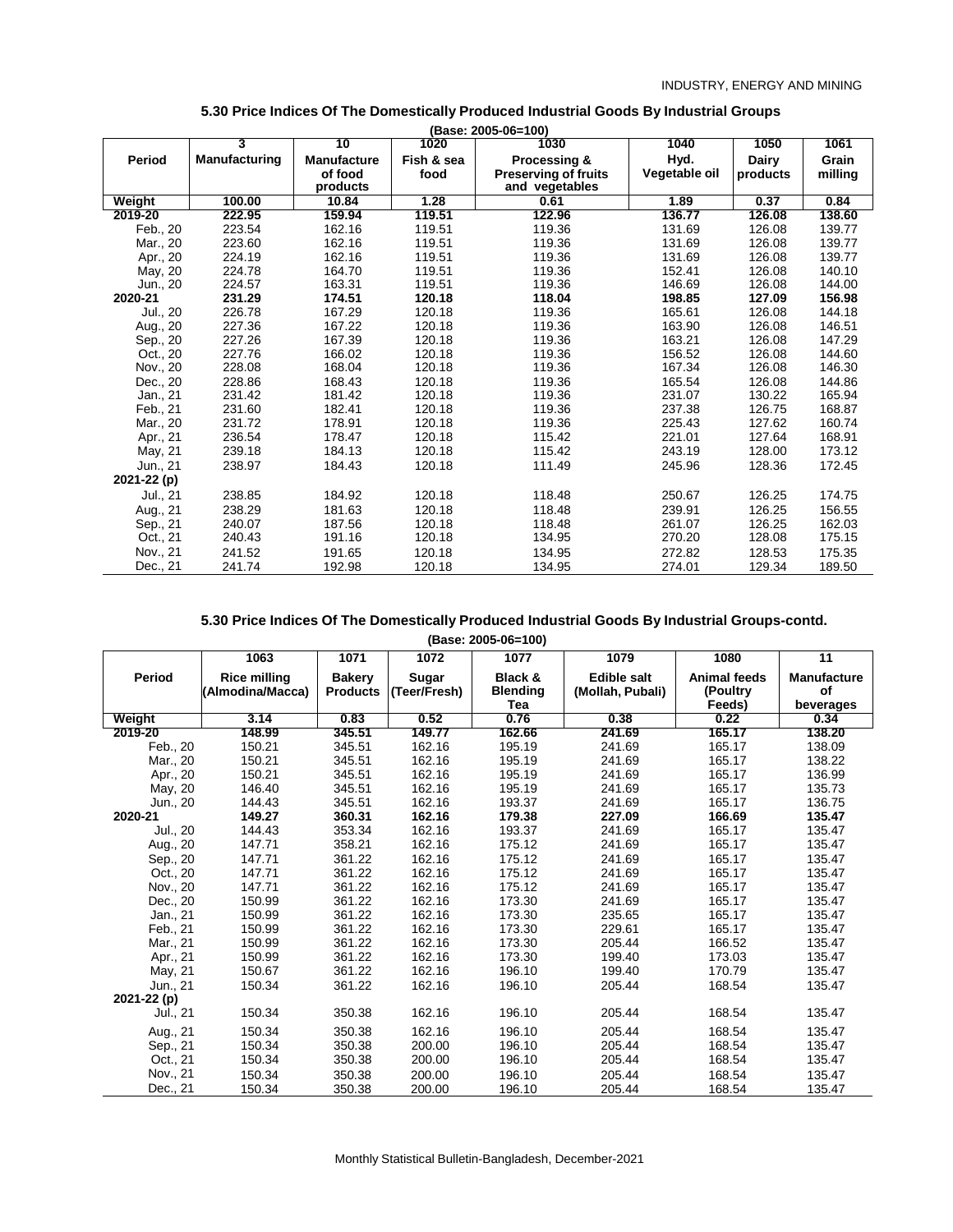|             | 1101                         | 1105                                    | 1105                   | 12                    | 1200              | 1201           |
|-------------|------------------------------|-----------------------------------------|------------------------|-----------------------|-------------------|----------------|
| Period      | <b>Spirits &amp; Alcohol</b> | Mineral Water (Pran,                    | <b>Tiger</b>           | <b>Manufacture of</b> | <b>Cigarettes</b> | <b>Biddies</b> |
|             | (Carus Co.)                  | Partex, City Group,<br>Dunkan brothers) | $(250 \text{ ml can})$ | tobacco<br>products   |                   |                |
| Weight      | 0.01                         | 0.25                                    | 0.08                   | 2.92                  | 1.54              | 1.38           |
| 2019-20     | 314.78                       | 144.80                                  | 95.50                  | 617.33                | 655.48            | 574.76         |
| Feb., 20    | 311.11                       | 144.80                                  | 95.50                  | 624.76                | 655.48            | 590.48         |
| Mar., 20    | 315.56                       | 144.80                                  | 95.50                  | 624.76                | 655.48            | 590.48         |
| Apr., 20    | 273.78                       | 144.80                                  | 95.50                  | 624.76                | 655.48            | 590.48         |
| May, 20     | 230.80                       | 144.80                                  | 95.50                  | 624.76                | 655.48            | 590.48         |
| Jun., 20    | 265.53                       | 144.80                                  | 95.50                  | 624.76                | 655.48            | 590.48         |
| 2020-21 (p) | 265.78                       | 144.80                                  | 90.01                  | 657.32                | 655.48            | 659.37         |
| Jul., 20    | 265.78                       | 144.80                                  | 90.01                  | 624.76                | 655.48            | 590.48         |
| Aug., 20    | 265.78                       | 144.80                                  | 90.01                  | 643.67                | 655.48            | 630.48         |
| Sep., 20    | 265.78                       | 144.80                                  | 90.01                  | 643.67                | 655.48            | 630.48         |
| Oct., 20    | 265.78                       | 144.80                                  | 90.01                  | 643.67                | 655.48            | 630.48         |
| Nov., 20    | 265.78                       | 144.80                                  | 90.01                  | 643.67                | 655.48            | 630.48         |
| Dec., 20    | 265.78                       | 144.80                                  | 90.01                  | 669.77                | 655.48            | 685.71         |
| Jan., 21    | 265.78                       | 144.80                                  | 90.01                  | 669.77                | 655.48            | 685.71         |
| Feb., 21    | 265.78                       | 144.80                                  | 90.01                  | 669.77                | 655.48            | 685.71         |
| Mar., 21    | 265.78                       | 144.80                                  | 90.01                  | 669.77                | 655.48            | 685.71         |
| Apr., 21    | 265.78                       | 144.80                                  | 90.01                  | 669.77                | 655.48            | 685.71         |
| May, 21     | 265.78                       | 144.80                                  | 90.01                  | 669.77                | 655.48            | 685.71         |
| Jun., 21    | 265.78                       | 144.80                                  | 90.01                  | 669.77                | 655.48            | 685.71         |
| 2021-22 (p) |                              |                                         |                        |                       |                   |                |
| Jul., 21    | 265.78                       | 144.80                                  | 90.01                  | 669.77                | 655.48            | 685.71         |
| Aug., 21    | 265.78                       | 144.80                                  | 90.01                  | 669.77                | 655.48            | 685.71         |
| Sep., 21    | 265.78                       | 144.80                                  | 90.01                  | 669.77                | 655.48            | 685.71         |
| Oct., 21    | 265.78                       | 144.80                                  | 90.01                  | 669.77                | 655.48            | 685.71         |
| Nov., 21    | 265.78                       | 144.80                                  | 90.01                  | 655.48                | 685.71            | 265.78         |
| Dec., 21    | 265.78                       | 144.80                                  | 90.01                  | 655.48                | 685.71            | 265.78         |

#### **5.30 Price Indices Of The Domestically Produced Industrial Goods By Industrial Groups-contd. (Base: 2005-06=100)**

|             | 13                 | 1311                                 | 1312              | 1313        | 1312             | 1314           | 1315            |
|-------------|--------------------|--------------------------------------|-------------------|-------------|------------------|----------------|-----------------|
| Period      | <b>Manufacture</b> | <b>Preparation &amp; Spinning of</b> | <b>Weaving of</b> | Dyeing,     | Silk &           | Jute           | <b>Handloom</b> |
|             | of textile         | <b>Cotton Textile fibers</b>         | <b>Textiles</b>   | bleaching & | <b>Synthetic</b> | <b>Textile</b> | <b>Textile</b>  |
|             |                    | (Medinipur Tex.)                     |                   | finishing   |                  |                |                 |
| Weight      | 14.07              | 3.35                                 | 3.87              | 2.45        | 0.97             | 2.23           | 1.20            |
| 2019-20     | 274.41             | 262.09                               | 426.82            | 60.98       | 383.39           | 287.04         | 141.26          |
| Feb., 20    | 275.36             | 262.09                               | 426.82            | 60.98       | 383.39           | 293.09         | 141.26          |
| Mar., 20    | 275.67             | 262.09                               | 426.82            | 60.98       | 383.39           | 295.03         | 141.26          |
| Apr., 20    | 279.30             | 262.09                               | 426.82            | 60.98       | 383.39           | 317.93         | 141.26          |
| May, 20     | 279.30             | 262.09                               | 426.82            | 60.98       | 383.39           | 317.93         | 141.26          |
| Jun., 20    | 279.39             | 262.09                               | 426.82            | 60.98       | 383.39           | 318.48         | 141.26          |
| 2020-21     | 291.86             | 298.91                               | 425.49            | 63.62       | 358.29           | 351.39         | 142.72          |
| Jul., 20    | 278.97             | 262.09                               | 426.82            | 60.98       | 383.39           | 315.84         | 141.26          |
| Aug., 20    | 279.94             | 262.09                               | 426.82            | 63.86       | 383.39           | 318.77         | 141.26          |
| Sep., 20    | 280.41             | 262.09                               | 426.82            | 63.86       | 383.39           | 321.74         | 141.26          |
| Oct., 20    | 282.31             | 262.09                               | 426.82            | 63.86       | 349.96           | 348.33         | 141.26          |
| Nov., 20    | 282.45             | 262.09                               | 426.82            | 63.86       | 349.96           | 349.21         | 141.26          |
| Dec., 20    | 282.45             | 262.09                               | 426.82            | 63.86       | 349.96           | 349.21         | 141.26          |
| Jan., 21    | 287.56             | 262.09                               | 426.82            | 63.86       | 349.96           | 381.47         | 141.26          |
| Feb., 21    | 287.56             | 262.09                               | 426.82            | 63.86       | 349.96           | 381.47         | 141.26          |
| Mar., 21    | 287.56             | 262.09                               | 426.82            | 63.86       | 349.96           | 381.47         | 141.26          |
| Apr., 21    | 318.20             | 409.38                               | 426.82            | 63.86       | 349.87           | 350.45         | 147.09          |
| May, 21     | 317.43             | 409.38                               | 418.87            | 63.86       | 349.87           | 359.35         | 147.09          |
| Jun., 21    | 317.43             | 409.38                               | 418.87            | 63.86       | 349.87           | 359.35         | 147.09          |
| 2021-22 (p) |                    |                                      |                   |             |                  |                |                 |
| Jul., 21    | 317.42             | 409.38                               | 418.87            | 63.86       | 349.88           | 361.51         | 143.01          |
| Aug., 21    | 317.42             | 409.38                               | 418.87            | 63.86       | 349.88           | 361.51         | 143.01          |
| Sep., 21    | 317.42             | 409.38                               | 418.87            | 63.86       | 349.88           | 361.51         | 143.01          |
| Oct., 21    | 313.25             | 396.57                               | 418.87            | 63.86       | 349.88           | 354.41         | 143.01          |
| Nov., 21    | 313.43             | 396.57                               | 419.54            | 63.86       | 349.88           | 354.41         | 143.01          |
| Dec., 21    | 313.43             | 396.57                               | 419.54            | 63.86       | 349.89           | 354.41         | 143.01          |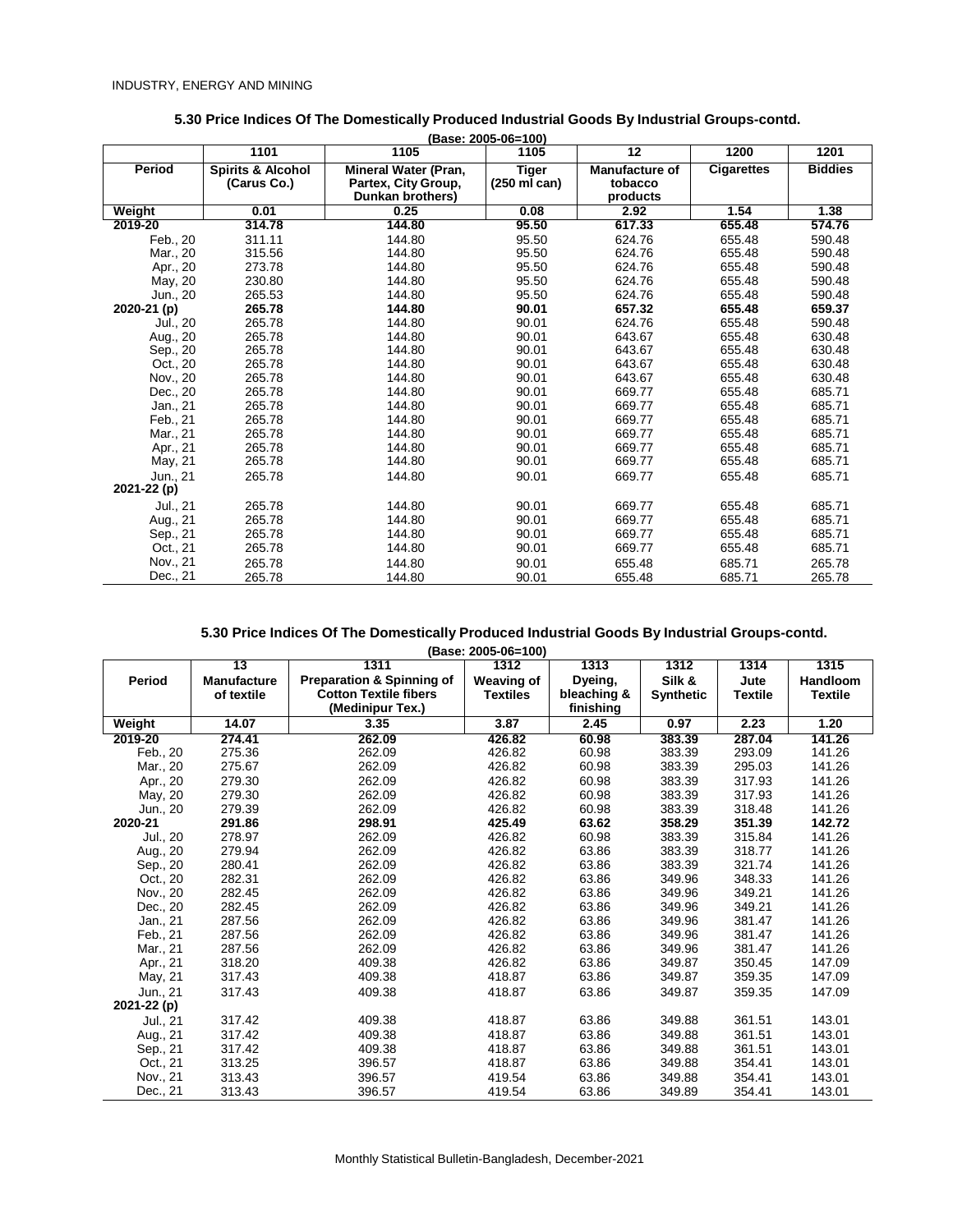|             |         |         |           | (Base: 2005-06=100)   |                  |          |                       |
|-------------|---------|---------|-----------|-----------------------|------------------|----------|-----------------------|
|             | 14      | 1410    | 1430      | 15                    | 1511             | 1512     | 1520                  |
| Period      | Mfg. of | Wearing | Knittwear | <b>Manufacture of</b> | Tanning &        | Mfg.of   | Leather               |
|             | wearing | Apperal |           | leather and           | <b>Finishing</b> | luggage, | <b>Footwear (shoe</b> |
|             | apperal |         |           | related products      | Leather:         | handbags | & Sandle)             |
|             |         |         |           |                       |                  | etc      |                       |
| Weight      | 34.84   | 16.96   | 17.88     | 4.40                  | 1.84             | 1.10     | 1.46                  |
| 2019-20     | 211.12  | 115.85  | 301.48    | 274.65                | 139.69           | 277.67   | 442.46                |
| Feb., 20    | 211.13  | 115.87  | 301.48    | 274.84                | 140.15           | 277.67   | 442.46                |
| Mar., 20    | 211.13  | 115.87  | 301.48    | 275.12                | 140.81           | 277.67   | 442.46                |
| Apr., 20    | 211.13  | 115.87  | 301.48    | 275.12                | 140.81           | 277.67   | 442.46                |
| May, 20     | 211.26  | 116.14  | 301.48    | 274.41                | 139.11           | 277.67   | 442.46                |
| Jun., 20    | 211.26  | 116.14  | 301.48    | 274.59                | 139.55           | 277.67   | 442.46                |
| 2020-21     | 211.26  | 116.14  | 301.48    | 288.94                | 177.83           | 275.22   | 439.30                |
| Jul., 20    | 211.26  | 116.14  | 301.48    | 282.77                | 159.11           | 277.67   | 442.46                |
| Aug., 20    | 211.26  | 116.14  | 301.48    | 282.05                | 157.40           | 277.67   | 442.46                |
| Sep., 20    | 211.26  | 116.14  | 301.48    | 281.78                | 156.73           | 277.67   | 442.46                |
| Oct., 20    | 211.26  | 116.14  | 301.48    | 280.68                | 154.11           | 277.67   | 442.46                |
| Nov., 20    | 211.26  | 116.14  | 301.48    | 279.26                | 150.70           | 277.67   | 442.46                |
| Dec., 20    | 211.26  | 116.14  | 301.48    | 280.51                | 153.71           | 277.67   | 442.46                |
| Jan., 21    | 211.26  | 116.14  | 301.48    | 283.18                | 160.08           | 277.67   | 442.46                |
| Feb., 21    | 211.26  | 116.14  | 301.48    | 285.83                | 166.42           | 277.67   | 442.46                |
| Mar., 21    | 211.26  | 116.14  | 301.48    | 294.35                | 191.66           | 269.52   | 442.46                |
| Apr., 21    | 211.26  | 116.14  | 301.48    | 294.17                | 191.66           | 270.59   | 441.12                |
| May, 21     | 211.26  | 116.14  | 301.48    | 315.27                | 253.46           | 270.59   | 426.82                |
| Jun., 21    | 211.26  | 116.14  | 301.48    | 307.44                | 238.95           | 270.59   | 421.52                |
| 2021-22 (p) |         |         |           |                       |                  |          |                       |
| Jul., 21    | 210.61  | 114.81  | 301.48    | 304.18                | 231.15           | 270.59   | 421.52                |
| Aug., 21    | 210.61  | 114.81  | 301.48    | 283.99                | 182.86           | 270.59   | 421.52                |
| Sep., 21    | 210.61  | 114.81  | 301.48    | 283.05                | 179.98           | 271.66   | 421.52                |
| Oct., 21    | 210.61  | 114.81  | 301.48    | 291.24                | 182.95           | 271.66   | 442.46                |
| Nov., 21    | 210.61  | 114.81  | 301.48    | 291.78                | 184.25           | 271.66   | 442.46                |
| Dec., 21    | 210.61  | 114.81  | 301.48    | 295.46                | 183.32           | 287.91   | 442.46                |

# **5.30 Price Indices Of The Domestically Produced Industrial Goods By Industrial Groups-contd.**

# **5.30 Price Indices Of The Domestically Produced Industrial Goods By Industrial Groups-contd.**

**(Base: 2005-06=100)**

|             | 16                    | 1629            | 17                 | 1701      | 1709            | 18                  | 1811               |
|-------------|-----------------------|-----------------|--------------------|-----------|-----------------|---------------------|--------------------|
| Period      | <b>Manufacture of</b> | <b>Particle</b> | <b>Manufacture</b> | Pulp,     | <b>Articles</b> | <b>Printing and</b> | <b>Printing of</b> |
|             | wood and              | board/          | of Paper and       | Paper &   | made of         | reproduction of     | <b>Newspaper</b>   |
|             | products of wood      | plywood         | paper              | newsprint | paper           | recorded media      |                    |
|             | and cork              |                 | products           |           |                 |                     |                    |
| Weight      | 0.33                  | 0.33            | 0.33               | 0.15      | 0.18            | 1.83                | 1.83               |
| 2019-20     | 105.36                | 105.36          | 126.12             | 137.36    | 116.75          | 264.11              | 264.11             |
| Feb., 20    | 105.36                | 105.36          | 126.12             | 137.36    | 116.75          | 263.27              | 263.27             |
| Mar., 20    | 105.36                | 105.36          | 126.12             | 137.36    | 116.75          | 263.27              | 263.27             |
| Apr., 20    | 105.36                | 105.36          | 126.12             | 137.36    | 116.75          | 263.27              | 263.27             |
| May, 20     | 105.36                | 105.36          | 126.12             | 137.36    | 116.75          | 263.27              | 263.27             |
| Jun., 20    | 105.36                | 105.36          | 126.12             | 137.36    | 116.75          | 263.27              | 263.27             |
| 2020-21     | 105.36                | 105.36          | 128.19             | 141.92    | 116.75          | 268.67              | 268.67             |
| Jul., 20    | 105.36                | 105.36          | 126.12             | 137.36    | 116.75          | 265.27              | 265.27             |
| Aug., 20    | 105.36                | 105.36          | 128.38             | 142.34    | 116.75          | 265.27              | 265.27             |
| Sep., 20    | 105.36                | 105.36          | 128.38             | 142.34    | 116.75          | 265.27              | 265.27             |
| Oct., 20    | 105.36                | 105.36          | 128.38             | 142.34    | 116.75          | 265.27              | 265.27             |
| Nov., 20    | 105.36                | 105.36          | 128.38             | 142.34    | 116.75          | 265.25              | 265.25             |
| Dec., 20    | 105.36                | 105.36          | 128.38             | 142.34    | 116.75          | 265.27              | 265.27             |
| Jan., 21    | 105.36                | 105.36          | 128.38             | 142.34    | 116.75          | 265.27              | 265.27             |
| Feb., 21    | 105.36                | 105.36          | 128.38             | 142.34    | 116.75          | 265.27              | 265.27             |
| Mar., 21    | 105.36                | 105.36          | 128.38             | 142.34    | 116.75          | 265.27              | 265.27             |
| Apr., 21    | 105.36                | 105.36          | 128.38             | 142.34    | 116.75          | 265.27              | 265.27             |
| May, 21     | 105.36                | 105.36          | 128.38             | 142.34    | 116.75          | 280.53              | 280.53             |
| Jun., 21    | 105.36                | 105.36          | 128.38             | 142.34    | 116.75          | 290.78              | 290.78             |
| 2021-22 (p) |                       |                 |                    |           |                 |                     |                    |
| Jul., 21    | 105.36                | 105.36          | 128.38             | 142.34    | 116.75          | 290.78              | 290.78             |
| Aug., 21    | 105.36                | 105.36          | 128.38             | 142.34    | 116.75          | 280.78              | 280.78             |
| Sep., 21    | 105.36                | 105.36          | 128.38             | 142.34    | 116.75          | 290.78              | 290.78             |
| Oct., 21    | 105.36                | 105.36          | 128.38             | 142.34    | 116.75          | 290.78              | 290.78             |
| Nov., 21    | 105.36                | 105.36          | 128.38             | 142.34    | 116.75          | 290.78              | 290.78             |
| Dec., 21    | 105.36                | 105.36          | 128.38             | 142.34    | 116.75          | 290.78              | 290.78             |

*Monthly Statistical Bulletin-Bangladesh, December-2021*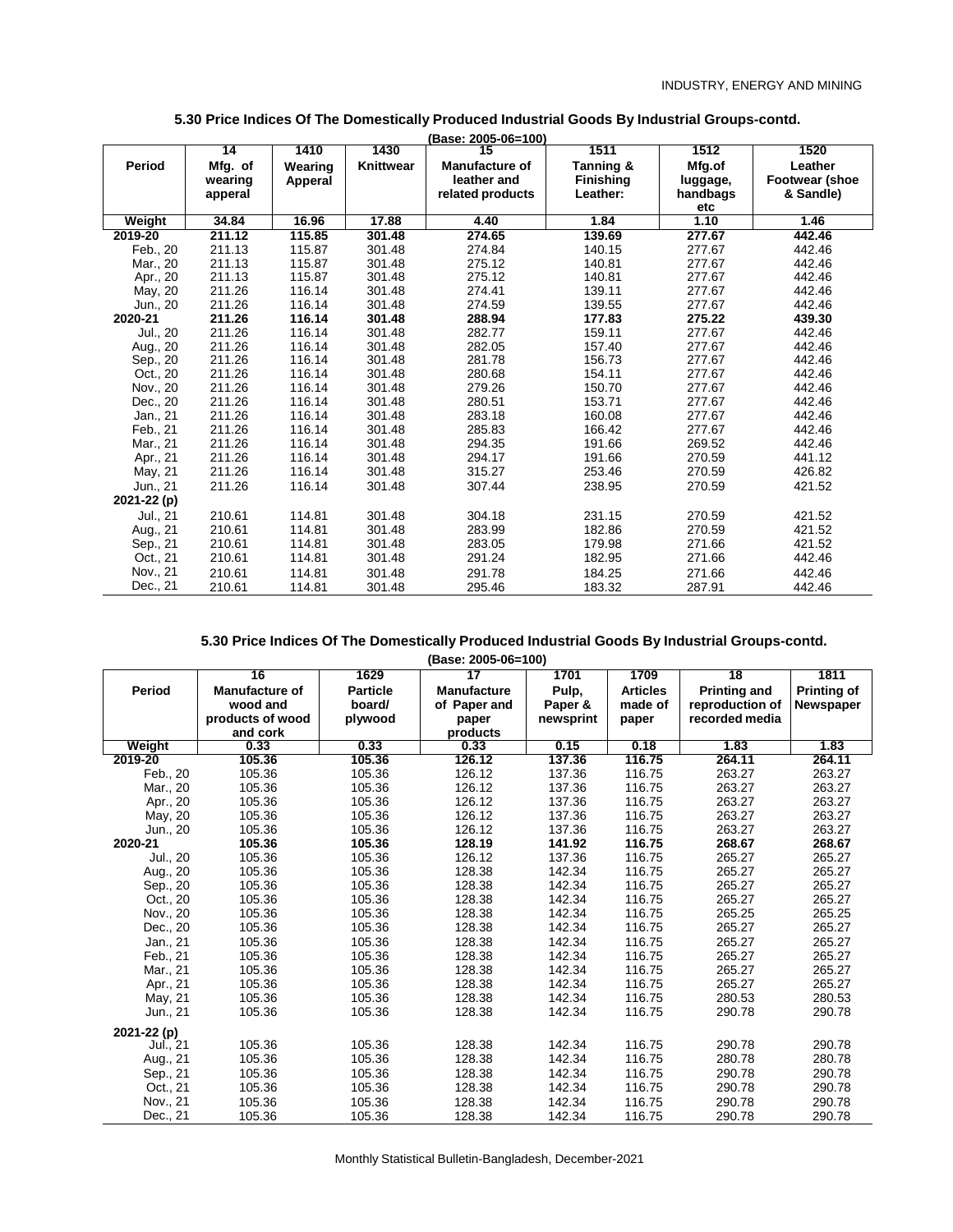|             |                       |                  | (Base: 2005-06=100)   |                   |          |                   |                 |
|-------------|-----------------------|------------------|-----------------------|-------------------|----------|-------------------|-----------------|
|             | 19                    | 1920             | 20                    | 2011              | 2012     | 2022              | 2023            |
| Period      | <b>Manufacture of</b> | Misc.            | <b>Manufacture of</b> | <b>Compressed</b> | Fertili- | <b>Paints and</b> | <b>Perfumes</b> |
|             | coke and refined      | <b>Petroleum</b> | chemicals and         | liquidified       | zer      | varnishes         | and             |
|             | petroleum             | products         | chemical products     | gas               |          |                   | cosmetics       |
|             | products              |                  |                       |                   |          |                   |                 |
| Weight      | 1.24                  | 1.24             | 3.67                  | 0.82              | 1.87     | 0.17              | 0.35            |
| 2019-20     | 207.53                | 207.53           | 210.26                | 156.19            | 282.58   | 101.81            | 159.41          |
| Feb., 20    | 208.84                | 208.84           | 210.97                | 156.81            | 283.36   | 101.81            | 161.03          |
| Mar., 20    | 208.84                | 208.84           | 210.97                | 156.81            | 283.36   | 101.81            | 161.03          |
| Apr., 20    | 208.84                | 208.84           | 210.97                | 156.81            | 283.36   | 101.81            | 161.03          |
| May, 20     | 208.84                | 208.84           | 208.27                | 156.81            | 278.06   | 101.81            | 161.03          |
| Jun., 20    | 208.84                | 208.84           | 206.57                | 149.32            | 278.06   | 101.81            | 161.03          |
| 2020-21     | 208.84                | 208.84           | 202.63                | 128.83            | 278.06   | 106.19            | 165.44          |
| Jul., 20    | 208.84                | 208.84           | 207.07                | 149.35            | 278.06   | 103.40            | 165.22          |
| Aug., 20    | 208.84                | 208.84           | 207.26                | 149.35            | 278.06   | 107.91            | 165.22          |
| Sep., 20    | 208.84                | 208.84           | 201.78                | 124.46            | 278.06   | 109.63            | 165.22          |
| Oct., 20    | 208.84                | 208.84           | 201.76                | 124.46            | 278.06   | 109.18            | 165.22          |
| Nov., 20    | 208.84                | 208.84           | 201.65                | 124.46            | 278.06   | 106.75            | 165.22          |
| Dec., 20    | 208.84                | 208.84           | 201.56                | 124.46            | 278.06   | 104.85            | 165.22          |
| Jan., 21    | 208.84                | 208.84           | 201.59                | 124.46            | 278.06   | 105.46            | 165.08          |
| Feb., 21    | 208.84                | 208.84           | 201.57                | 124.46            | 278.06   | 105.04            | 165.08          |
| Mar., 21    | 208.84                | 208.84           | 201.52                | 124.46            | 278.06   | 104.12            | 165.22          |
| Apr., 21    | 208.84                | 208.84           | 201.72                | 124.46            | 278.06   | 105.97            | 166.18          |
| May., 21    | 208.84                | 208.84           | 201.72                | 124.46            | 278.06   | 105.97            | 166.18          |
| Jun., 21    | 208.84                | 208.84           | 202.33                | 127.19            | 278.06   | 105.97            | 166.18          |
| 2021-22 (p) |                       |                  |                       |                   |          |                   |                 |
| Jul., 21    | 208.84                | 208.84           | 202.33                | 127.19            | 278.06   | 105.97            | 166.18          |
| Aug., 21    | 208.84                | 208.84           | 202.33                | 127.19            | 278.06   | 105.97            | 166.18          |
| Sep., 21    | 208.84                | 208.84           | 202.25                | 127.19            | 278.06   | 105.97            | 166.18          |
| Oct., 21    | 208.84                | 208.84           | 202.38                | 127.19            | 278.06   | 105.97            | 167.55          |
| Nov., 21    | 208.84                | 208.84           | 202.57                | 127.19            | 278.06   | 105.97            | 168.62          |
| Dec., 21    | 208.84                | 208.84           | 202.57                | 127.19            | 278.06   | 105.97            | 168.62          |

### **5.30 Price Indices Of The Domestically Produced Industrial Goods By Industrial Groups-contd.**

|             | 2023      | 2031           | 21                     | (Base: 2005-06=100)<br>2100       | 22                 | 2211         | 2219           |
|-------------|-----------|----------------|------------------------|-----------------------------------|--------------------|--------------|----------------|
| Period      | Soaps &   | <b>Matches</b> | <b>Manufacture of</b>  | <b>Pharmaceuticals/Allopathic</b> | <b>Manufacture</b> | Tyres        | <b>Rubber</b>  |
|             | detergent |                | <b>Pharmaceuticals</b> | drugs and medicine                | of rubber          | and          | footwear/other |
|             |           |                | and medicinal          |                                   | and plastic        | <b>Tubes</b> | rubber         |
|             |           |                | chemical               |                                   | products           |              | products       |
| Weight      | 0.40      | 0.06           | 8.23                   | 8.23                              | 1.56               | 0.13         | 0.27           |
| 2019-20     | 88.88     | 108.62         | 160.29                 | 160.29                            | 45.60              | 140.11       | 183.06         |
| Feb., 20    | 88.98     | 108.62         | 160.29                 | 160.29                            | 45.21              | 140.63       | 180.66         |
| Mar., 20    | 88.98     | 108.62         | 160.29                 | 160.29                            | 45.21              | 140.63       | 180.66         |
| Apr., 20    | 88.98     | 108.62         | 160.29                 | 160.29                            | 45.21              | 140.63       | 180.66         |
| May, 20     | 88.98     | 108.62         | 160.29                 | 160.29                            | 47.89              | 140.63       | 196.15         |
| Jun., 20    | 88.78     | 108.62         | 160.29                 | 160.29                            | 47.63              | 140.63       | 194.60         |
| 2020-21     | 88.88     | 108.62         | 159.95                 | 159.95                            | 160.04             | 136.58       | 195.31         |
| Jul., 20    | 88.98     | 108.62         | 160.41                 | 160.41                            | 160.34             | 140.63       | 194.60         |
| Aug., 20    | 88.78     | 108.62         | 160.18                 | 160.18                            | 160.48             | 140.63       | 195.38         |
| Sep., 20    | 88.78     | 108.62         | 160.41                 | 160.41                            | 160.48             | 140.63       | 195.38         |
| Oct., 20    | 88.78     | 108.62         | 160.41                 | 160.41                            | 160.45             | 140.63       | 195.38         |
| Nov., 20    | 88.78     | 108.62         | 160.41                 | 160.41                            | 160.43             | 140.63       | 195.38         |
| Dec., 20    | 88.78     | 108.62         | 159.65                 | 159.65                            | 160.40             | 140.63       | 195.38         |
| Jan., 21    | 88.98     | 108.62         | 159.65                 | 159.65                            | 160.14             | 137.54       | 195.38         |
| Feb., 21    | 88.98     | 108.62         | 159.65                 | 159.65                            | 159.89             | 134.46       | 195.38         |
| Mar., 21    | 88.78     | 108.62         | 159.65                 | 159.65                            | 159.63             | 132.41       | 195.38         |
| Apr., 21    | 88.98     | 108.62         | 159.65                 | 159.65                            | 159.52             | 131.05       | 195.38         |
| May., 21    | 88.98     | 108.62         | 159.65                 | 159.65                            | 159.49             | 131.05       | 195.38         |
| Jun., 21    | 88.98     | 108.62         | 159.65                 | 159.65                            | 159.24             | 128.67       | 195.38         |
| 2021-22 (p) |           |                |                        |                                   |                    |              |                |
| Jul., 21    | 88.98     | 108.62         | 159.65                 | 159.65                            | 159.24             | 128.67       | 195.38         |
| Aug., 21    | 88.98     | 108.62         | 159.65                 | 159.65                            | 159.24             | 128.67       | 195.38         |
| Sep., 21    | 88.98     | 103.45         | 159.65                 | 159.65                            | 159.24             | 128.67       | 195.38         |
| Oct., 21    | 88.98     | 103.45         | 159.65                 | 159.65                            | 159.22             | 128.67       | 195.38         |
| Nov., 21    | 89.75     | 103.45         | 169.56                 | 169.56                            | 159.20             | 128.67       | 195.38         |
| Dec., 21    | 89.75     | 103.45         | 169.56                 | 169.56                            | 159.20             | 128.67       | 195.38         |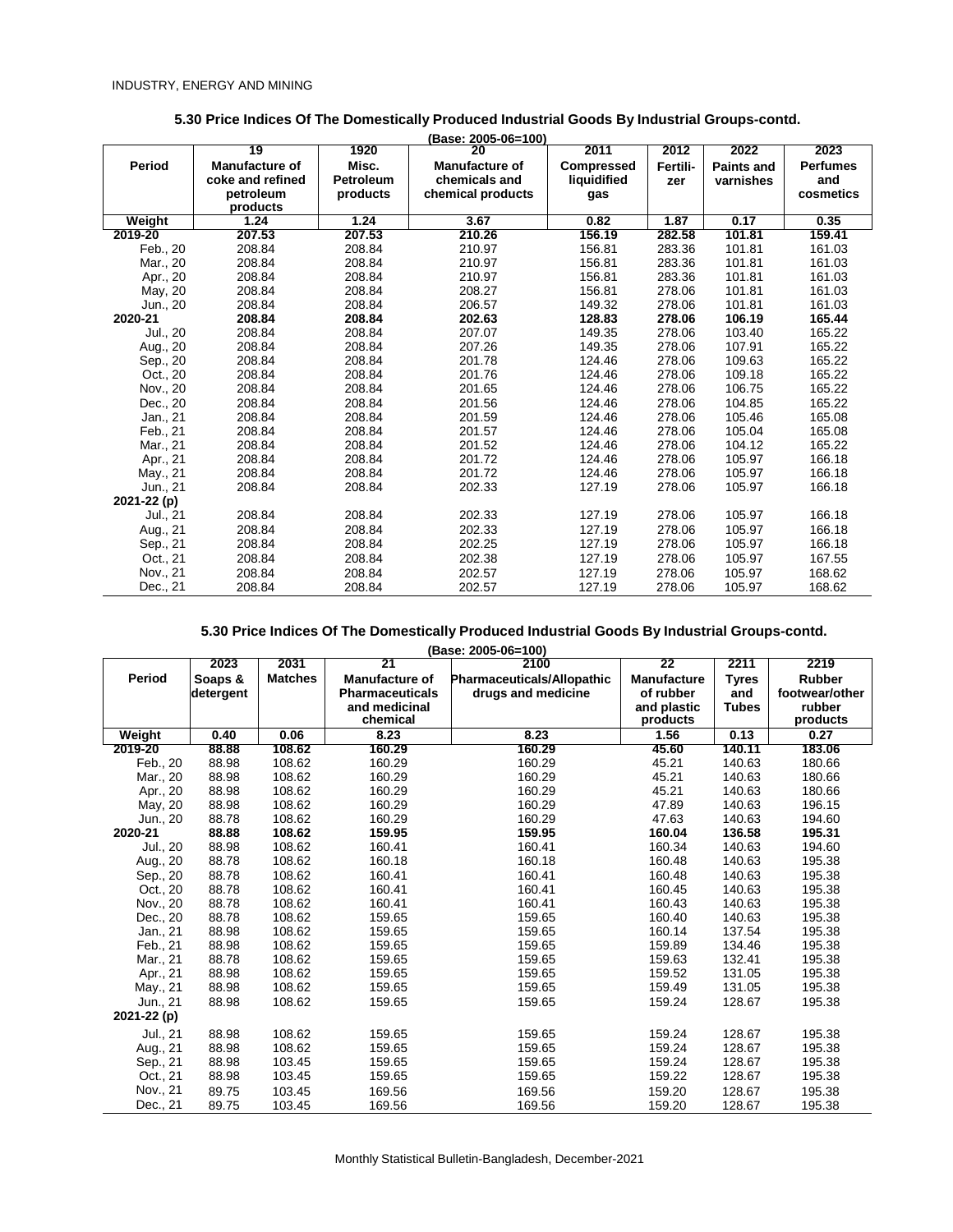|                         | 2220                                       | 2221                                   | (Base: 2005-06=100)<br>23                  | 2310                         | 2391                       | 2392                  | 2393             |
|-------------------------|--------------------------------------------|----------------------------------------|--------------------------------------------|------------------------------|----------------------------|-----------------------|------------------|
| <b>Period</b>           | P.V.C<br>products/plastic                  | <b>Malamine</b><br>(Sharif/Bangladesh) | <b>Manufacture of</b><br>other non-metalic | <b>Glass</b><br><b>Sheet</b> | <b>Kitchen</b><br>utensils | <b>Tiles</b><br>(RAK) | Ceramic<br>(RAK) |
|                         | products (RFL,<br><b>National Polimar)</b> |                                        | mineral products                           | (Nasir)                      |                            |                       |                  |
| Weight                  | 1.12                                       | 0.04                                   | 7.12                                       | 0.14                         | 1.05                       | 0.02                  | 0.18             |
| 2019-20                 | 0.16                                       | 82.97                                  | 160.14                                     | 237.04                       | 125.57                     | 135.00                | 117.74           |
| Feb., 20                | 0.16                                       | 82.35                                  | 159.30                                     | 237.04                       | 125.57                     | 135.00                | 117.74           |
| Mar., 20                | 0.16                                       | 82.35                                  | 159.30                                     | 237.04                       | 125.57                     | 135.00                | 117.74           |
| Apr., 20                | 0.16                                       | 82.35                                  | 159.30                                     | 237.04                       | 125.57                     | 135.00                | 117.74           |
| May, 20                 | 0.16                                       | 82.35                                  | 164.33                                     | 237.04                       | 125.57                     | 135.00                | 117.74           |
| Jun., 20                | 0.16                                       | 82.35                                  | 164.33                                     | 237.04                       | 125.57                     | 135.00                | 117.74           |
| 2020-21                 | 157.49                                     | 69.71                                  | 162.54                                     | 295.88                       | 125.90                     | 133.16                | 117.74           |
| Jul., 20                | 157.49                                     | 73.04                                  | 159.30                                     | 237.04                       | 125.57                     | 135.00                | 117.74           |
| Aug., 20                | 157.49                                     | 73.04                                  | 160.46                                     | 296.30                       | 125.57                     | 135.00                | 117.74           |
| Sep., 20                | 157.49                                     | 73.04                                  | 160.46                                     | 296.30                       | 125.57                     | 135.00                | 117.74           |
| Oct., 20                | 157.49                                     | 72.23                                  | 160.56                                     | 301.23                       | 125.57                     | 135.00                | 117.74           |
| Nov., 20                | 157.49                                     | 71.42                                  | 160.66                                     | 306.17                       | 125.57                     | 135.00                | 117.74           |
| Dec., 20                | 157.49                                     | 70.16                                  | 160.66                                     | 306.17                       | 125.57                     | 135.00                | 117.74           |
| Jan., 21                | 157.49                                     | 70.16                                  | 160.66                                     | 306.17                       | 125.57                     | 135.00                | 117.74           |
| Feb., 21                | 157.49                                     | 70.16                                  | 160.07                                     | 276.54                       | 125.57                     | 135.00                | 117.74           |
| Mar., 21                | 157.49                                     | 66.91                                  | 162.34                                     | 306.17                       | 125.57                     | 135.00                | 117.74           |
| Apr., 21                | 157.49                                     | 66.91                                  | 162.50                                     | 306.17                       | 126.14                     | 120.00                | 117.74           |
| May., 21                | 157.49                                     | 65.73                                  | 171.31                                     | 306.17                       | 126.70                     | 132.73                | 117.74           |
| Jun., 21<br>2021-22 (p) | 157.49                                     | 63.66                                  | 171.47                                     | 306.17                       | 127.84                     | 130.23                | 117.74           |
| Jul., 21                | 157.49                                     | 63.66                                  | 171.44                                     | 306.17                       | 127.84                     | 120.00                | 117.74           |
| Aug., 21                | 157.49                                     | 63.66                                  | 183.27                                     | 306.17                       | 127.84                     | 135.00                | 117.74           |
| Sep., 21                | 157.49                                     | 63.66                                  | 183.27                                     | 306.17                       | 127.84                     | 132.80                | 117.74           |
| Oct., 21                | 157.49                                     | 62.77                                  | 183.27                                     | 306.17                       | 127.84                     | 135.00                | 117.74           |
| Nov., 21                | 157.49                                     | 62.32                                  | 183.27                                     | 306.17                       | 127.84                     | 133.50                | 117.74           |
| Dec., 21                | 157.49                                     | 62.32                                  | 183.27                                     | 306.17                       | 127.84                     | 135.18                | 117.74           |

#### **5.30 Price Indices Of The Domestically Produced Industrial Goods By Industrial Groups-contd. (Base: 2005-06=100)**

**(Base: 2005-06=100)**

|            | 2394          | 2397                 | 24                 | 2410   | 25                    | 2511              | 2599            |
|------------|---------------|----------------------|--------------------|--------|-----------------------|-------------------|-----------------|
| Period     | <b>Cement</b> | <b>Bricks (New</b>   | <b>Manufacture</b> | Iron & | <b>Manufacture of</b> | <b>Structural</b> | <b>Utensils</b> |
|            | (Chatak       | <b>National/Auto</b> | of basic           | steel  | fabricated metal      | metal             |                 |
|            | Cement)       | Bricks)              | metals             | mills  | products except       | products          |                 |
|            |               |                      |                    |        | machinery             |                   |                 |
| Weight     | 3.57          | 2.15                 | 3.15               | 0.51   | 2.32                  | 1.56              | 0.20            |
| 2019-20    | 132.21        | 222.22               | 260.92             | 119.94 | 200.82                | 218.77            | 232.74          |
| Feb., 20   | 130.53        | 222.22               | 264.19             | 122.69 | 200.82                | 218.77            | 232.74          |
| Mar., 20   | 130.53        | 222.22               | 264.19             | 122.69 | 200.82                | 218.77            | 232.74          |
| Apr., 20   | 130.53        | 222.22               | 267.40             | 116.59 | 200.82                | 218.77            | 232.74          |
| May, 20    | 140.57        | 222.22               | 267.40             | 116.59 | 200.82                | 218.77            | 232.74          |
| Jun., 20   | 140.57        | 222.22               | 267.40             | 116.59 | 200.82                | 218.77            | 232.74          |
| 2020-21    | 133.34        | 224.31               | 284.99             | 117.59 | 200.82                | 218.77            | 232.74          |
| Jul., 20   | 130.53        | 222.22               | 267.40             | 116.59 | 200.82                | 218.77            | 232.74          |
| Aug., 20   | 130.53        | 222.22               | 263.19             | 109.49 | 200.82                | 218.77            | 232.74          |
| Sep., 20   | 130.53        | 222.22               | 263.19             | 109.49 | 200.82                | 218.77            | 232.74          |
| Oct., 20   | 130.53        | 222.22               | 276.59             | 113.09 | 200.82                | 218.77            | 232.74          |
| Nov., 20   | 130.53        | 222.22               | 281.17             | 113.09 | 200.82                | 218.77            | 232.74          |
| Dec., 20   | 130.53        | 222.22               | 281.17             | 113.09 | 200.82                | 218.77            | 232.74          |
| Jan., 21   | 130.53        | 222.22               | 291.36             | 117.01 | 200.82                | 218.77            | 232.74          |
| Feb., 21   | 130.53        | 222.22               | 291.36             | 117.01 | 200.82                | 218.77            | 232.74          |
| Mar., 21   | 130.53        | 227.78               | 291.36             | 117.01 | 200.82                | 218.77            | 232.74          |
| Apr., 21   | 130.80        | 227.78               | 297.42             | 124.86 | 200.82                | 218.77            | 232.74          |
| May., 21   | 147.27        | 229.17               | 307.84             | 130.20 | 200.82                | 218.77            | 232.74          |
| Jun., 21   | 147.27        | 229.17               | 307.84             | 130.20 | 200.82                | 218.77            | 232.74          |
| 2021-22(p) |               |                      |                    |        |                       |                   |                 |
| Jul., 21   | 147.27        | 229.17               | 318.79             | 138.81 | 200.82                | 218.77            | 232.74          |
| Aug., 21   | 170.76        | 229.17               | 318.79             | 138.81 | 353.56                | 200.82            | 218.77          |
| Sep., 21   | 170.76        | 229.17               | 350.83             | 159.61 | 387.78                | 200.82            | 218.77          |
| Oct., 21   | 170.76        | 229.17               | 350.83             | 159.61 | 200.82                | 218.77            | 232.74          |
| Nov., 21   | 170.76        | 229.17               | 350.87             | 159.86 | 203.31                | 222.48            | 232.74          |
| Dec., 21   | 170.76        | 229.17               | 350.87             | 159.86 | 203.31                | 222.48            | 232.74          |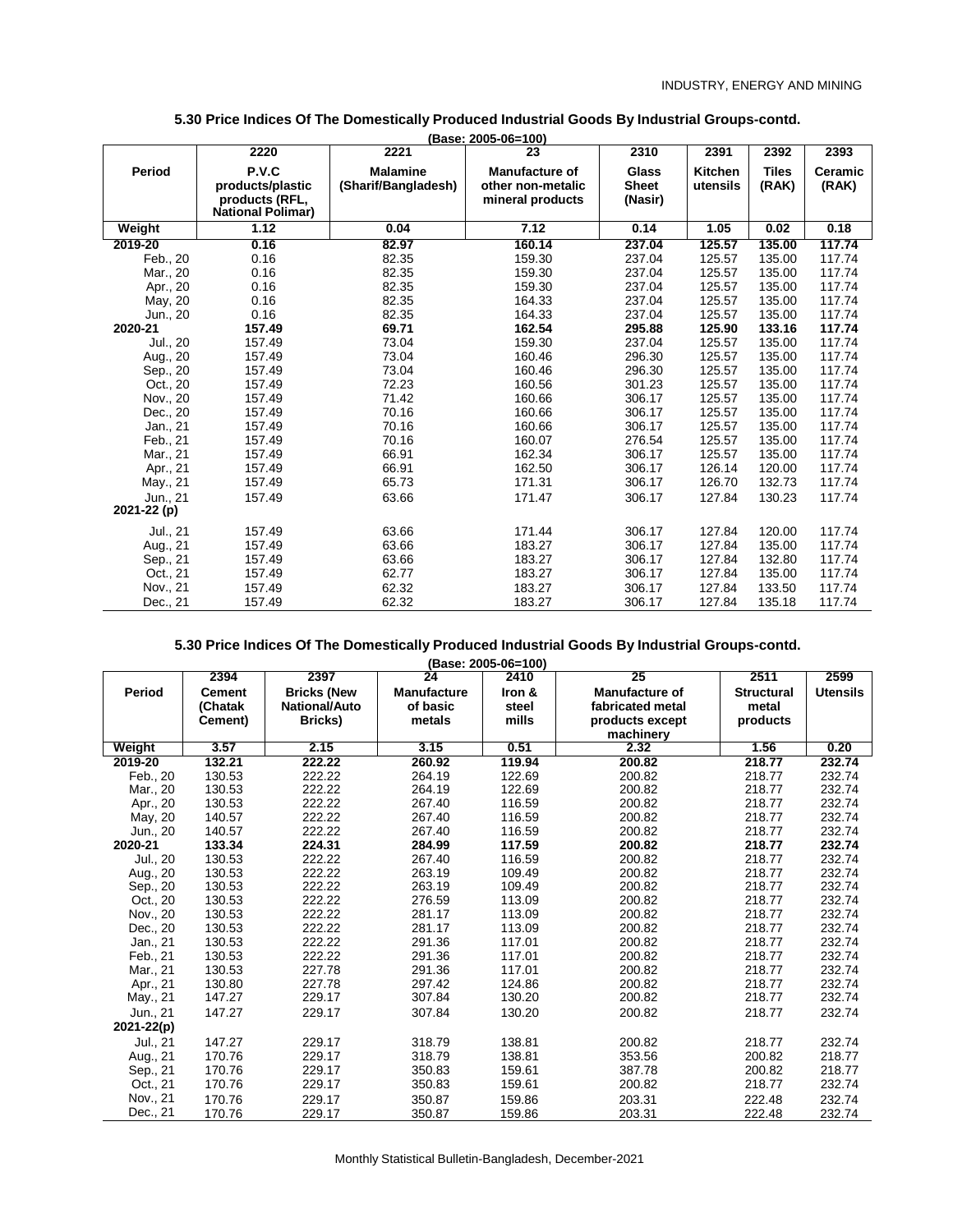|             | 2599              | 26                    | (Base: 2005-06=100)<br>2630 | $\overline{27}$    | 2710                    | 2720             | 2732          |
|-------------|-------------------|-----------------------|-----------------------------|--------------------|-------------------------|------------------|---------------|
| Period      | Other             | <b>Manufacture of</b> | communication               | <b>Manufacture</b> | <b>Electric Motors,</b> | <b>Batteries</b> | Wires &       |
|             | <b>Fabricated</b> | computer,             | equipments                  | of electrical      | Generators.             |                  | <b>Cables</b> |
|             | metal             | electronic and        | (TV, Telephone)             | equipment          | transformers/           |                  | (Elec.)       |
|             | products          | optical products      |                             |                    | <b>Electrical</b>       |                  |               |
|             |                   | (Computer Source)     |                             |                    | apparatus               |                  |               |
| Weight      | 0.56              | 0.15                  | 0.15                        | 0.73               | 0.20                    | 0.12             | 0.12          |
| 2019-20     | 139.39            | 137.43                | 137.43                      | 547.92             | 167.65                  | 139.99           | 291.92        |
| Feb., 20    | 139.39            | 140.42                | 140.42                      | 547.92             | 167.65                  | 139.99           | 291.92        |
| Mar., 20    | 139.39            | 140.42                | 140.42                      | 547.92             | 167.65                  | 139.99           | 291.92        |
| Apr., 20    | 139.39            | 128.46                | 128.46                      | 547.92             | 167.65                  | 139.99           | 291.92        |
| May, 20     | 139.39            | 135.18                | 135.18                      | 547.92             | 167.65                  | 139.99           | 291.92        |
| Jun., 20    | 139.39            | 124.36                | 124.36                      | 547.92             | 167.65                  | 139.99           | 291.92        |
| 2020-21     | 139.39            | 131.97                | 131.97                      | 546.37             | 169.94                  | 131.05           | 288.40        |
| Jul., 20    | 139.39            | 129.52                | 129.52                      | 547.19             | 167.65                  | 138.96           | 288.49        |
| Aug., 20    | 139.39            | 123.32                | 123.32                      | 548.24             | 170.15                  | 138.96           | 290.75        |
| Sep., 20    | 139.39            | 129.52                | 129.52                      | 548.13             | 170.15                  | 138.96           | 290.09        |
| Oct., 20    | 139.39            | 129.52                | 129.52                      | 547.50             | 170.15                  | 138.96           | 286.25        |
| Nov., 20    | 139.39            | 129.52                | 129.52                      | 547.50             | 170.15                  | 138.96           | 286.25        |
| Dec., 20    | 139.39            | 129.58                | 129.58                      | 545.27             | 170.15                  | 125.39           | 286.25        |
| Jan., 21    | 139.39            | 129.58                | 129.58                      | 545.27             | 170.15                  | 125.39           | 286.25        |
| Feb., 21    | 139.39            | 129.58                | 129.58                      | 545.27             | 170.15                  | 125.39           | 286.25        |
| Mar., 21    | 139.39            | 129.58                | 129.58                      | 545.17             | 170.15                  | 125.39           | 285.62        |
| Apr., 21    | 139.39            | 142.78                | 142.78                      | 547.13             | 170.15                  | 125.39           | 302.12        |
| May., 21    | 139.39            | 140.44                | 140.44                      | 544.53             | 170.15                  | 125.39           | 286.25        |
| Jun., 21    | 139.39            | 140.65                | 140.65                      | 545.27             | 170.15                  | 125.39           | 286.25        |
| 2021-22 (p) |                   |                       |                             |                    |                         |                  |               |
| Jul., 21    | 139.39            | 140.66                | 140.66                      | 543.41             | 170.15                  | 125.39           | 279.50        |
| Aug., 21    | 139.39            | 140.66                | 140.66                      | 546.56             | 170.15                  | 125.39           | 294.07        |
| Sep., 21    | 139.39            | 140.66                | 140.66                      | 546.07             | 170.15                  | 125.39           | 291.09        |
| Oct., 21    | 139.39            | 140.66                | 140.66                      | 546.74             | 170.15                  | 125.39           | 295.19        |
| Nov., 21    | 232.74            | 139.39                | 140.66                      | 545.55             | 170.15                  | 125.39           | 287.96        |
| Dec., 21    | 232.74            | 139.39                | 140.66                      | 543.78             | 170.15                  | 125.39           | 277.20        |

**5.30 Price Indices Of The Domestically Produced Industrial Goods By Industrial Groups-contd.**

|  |  |  |  | Price Indices Of The Domestically Produced Industrial Goods By Industrial Groups-contd. |
|--|--|--|--|-----------------------------------------------------------------------------------------|
|  |  |  |  |                                                                                         |

**(Base: 2005-06=100)**

|             | 2740            | 2750              | 28                    | Puov. Luuu vu-Tuuj<br>2826 | 29                    | 2910     | 30                 |
|-------------|-----------------|-------------------|-----------------------|----------------------------|-----------------------|----------|--------------------|
| Period      | <b>Electric</b> | <b>Electrical</b> | <b>Manufacture of</b> | <b>Machinery for</b>       | <b>Manufacture of</b> |          | <b>Manufacture</b> |
|             | Lamps           | appliances        | machinery and         | Textile, apparel           | motor                 | of Motor | of other           |
|             |                 | /Domestic         | equipment             | and leather                | vehicles.trailers     | vehicles | transport          |
|             |                 | appliances        | n.e.c                 | production                 | and semi trailers     |          | equipment          |
| Weight      | 0.12            | 0.17              | 0.18                  | 0.18                       | 0.13                  | 0.13     | 0.73               |
| 2019-20     | 2467.79         | 108.74            | 110.70                | 110.70                     | 91.62                 | 91.62    | 190.09             |
| Feb., 20    | 2467.79         | 108.74            | 112.45                | 112.45                     | 91.62                 | 91.62    | 190.09             |
| Mar., 20    | 2467.79         | 108.74            | 112.45                | 112.45                     | 91.62                 | 91.62    | 190.09             |
| Apr., 20    | 2467.79         | 108.74            | 112.45                | 112.45                     | 91.62                 | 91.62    | 190.09             |
| May, 20     | 2467.79         | 108.74            | 112.45                | 112.45                     | 91.62                 | 91.62    | 190.09             |
| Jun., 20    | 2467.79         | 108.74            | 112.49                | 112.49                     | 91.62                 | 91.62    | 190.09             |
| 2020-21     | 2467.03         | 108.74            | 113.19                | 113.19                     | 94.17                 | 94.17    | 194.97             |
| Jul., 20    | 2467.79         | 108.74            | 112.61                | 112.61                     | 91.62                 | 91.62    | 190.10             |
| Aug., 20    | 2467.79         | 108.74            | 112.61                | 112.61                     | 91.62                 | 91.62    | 190.10             |
| Sep., 20    | 2467.79         | 108.74            | 112.61                | 112.61                     | 91.62                 | 91.62    | 190.10             |
| Oct., 20    | 2467.79         | 108.74            | 112.61                | 112.61                     | 91.62                 | 91.62    | 190.10             |
| Nov., 20    | 2467.79         | 108.74            | 112.61                | 112.61                     | 91.62                 | 91.62    | 190.10             |
| Dec., 20    | 2467.79         | 108.74            | 112.61                | 112.61                     | 91.62                 | 91.62    | 190.10             |
| Jan., 21    | 2467.79         | 108.74            | 112.61                | 112.61                     | 91.62                 | 91.62    | 190.10             |
| Feb., 21    | 2467.79         | 108.74            | 112.61                | 112.61                     | 91.62                 | 91.62    | 190.10             |
| Mar., 21    | 2467.79         | 108.74            | 112.61                | 112.61                     | 91.62                 | 91.62    | 190.10             |
| Apr., 21    | 2463.25         | 108.74            | 114.57                | 114.57                     | 101.81                | 101.81   | 215.39             |
| May, 21     | 2463.25         | 108.74            | 114.57                | 114.57                     | 101.81                | 101.81   | 215.39             |
| Jun., 21    | 2467.79         | 108.74            | 115.72                | 115.72                     | 101.81                | 101.81   | 198.00             |
| 2021-22 (p) |                 |                   |                       |                            |                       |          |                    |
| Jul., 21    | 2463.25         | 108.74            | 115.72                | 115.72                     | 101.81                | 101.81   | 179.44             |
| Aug., 21    | 2467.79         | 108.74            | 115.72                | 115.72                     | 101.81                | 101.81   | 179.44             |
| Sep., 21    | 2467.79         | 108.74            | 115.72                | 115.72                     | 101.81                | 101.81   | 179.44             |
| Oct., 21    | 2467.79         | 108.74            | 115.72                | 115.72                     | 101.81                | 101.81   | 204.19             |
| Nov., 21    | 2467.79         | 108.74            | 115.72                | 115.72                     | 101.81                | 101.81   | 220.69             |
| Dec., 21    | 2467.79         | 108.74            | 115.72                | 115.72                     | 101.81                | 101.81   | 210.38             |

*Monthly Statistical Bulletin-Bangladesh, December-2021*